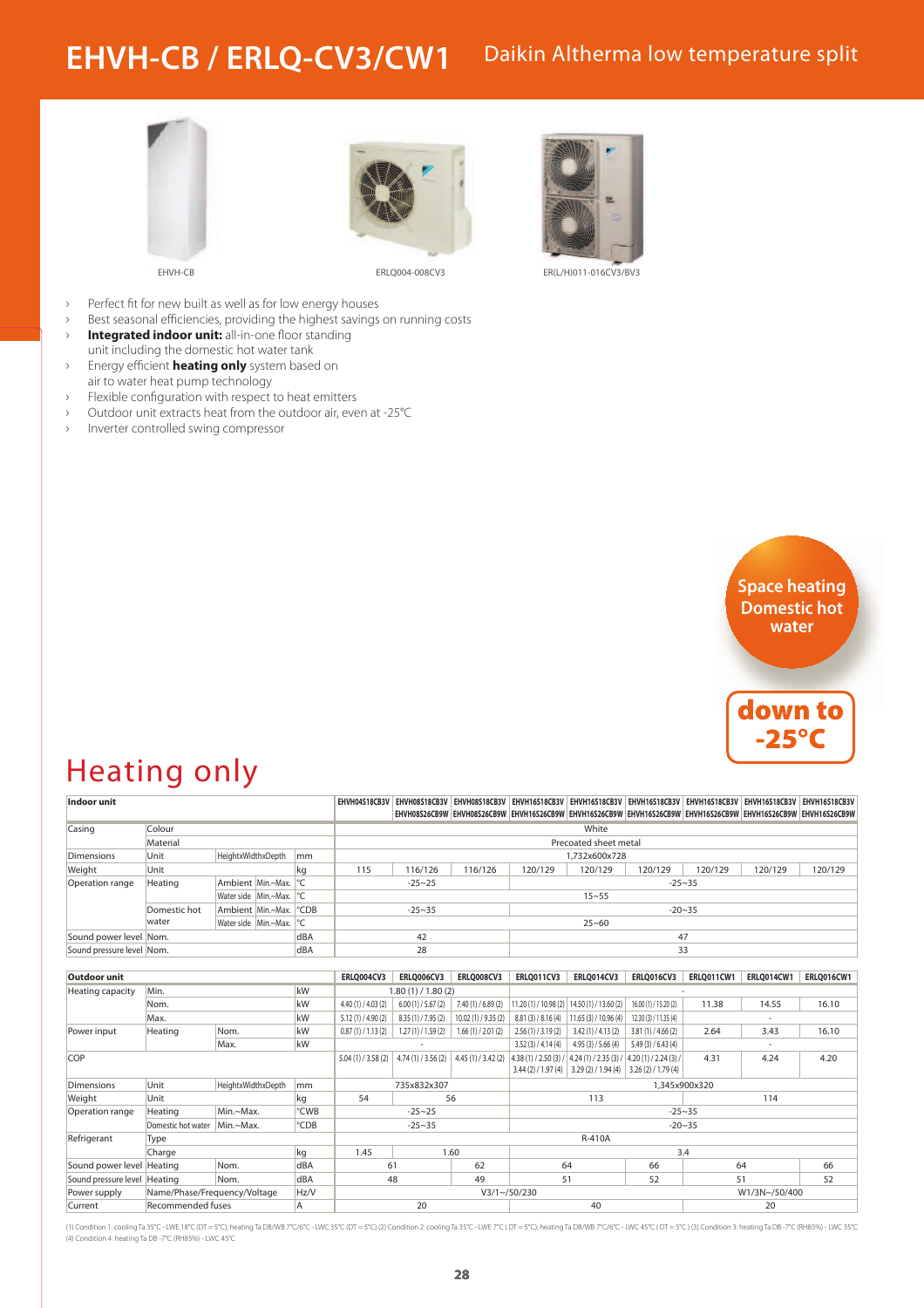## **EHVH-CB / ERHQ-BV3/BW1**



#### down to -20°C

# Heating only

| Indoor unit               |              |                                     |                             |     | EHVH16S18CB3V<br>EHVH16S26CB9W | EHVH16S18CB3V<br>EHVH16S26CB9W | EHVH16S18CB3V<br>EHVH16S26CB9W | EHVH16S18CB3V<br>EHVH16S26CB9W | EHVH16S18CB3V<br>EHVH16S26CB9W | EHVH16S18CB3V<br>EHVH16S26CB9W |  |  |  |
|---------------------------|--------------|-------------------------------------|-----------------------------|-----|--------------------------------|--------------------------------|--------------------------------|--------------------------------|--------------------------------|--------------------------------|--|--|--|
| Casing                    | Colour       |                                     |                             |     | White                          |                                |                                |                                |                                |                                |  |  |  |
|                           | Material     |                                     |                             |     | Precoated sheet metal          |                                |                                |                                |                                |                                |  |  |  |
| Dimensions                | Unit         | HeightxWidthxDepth                  |                             | mm  | 1,732x600x728                  |                                |                                |                                |                                |                                |  |  |  |
| Weight                    | Unit<br>kg   |                                     |                             |     | 120/129                        | 120/129                        | 120/129                        | 120/129                        | 120/129                        | 120/129                        |  |  |  |
| Operation range           | Heating      | Ambient Min.~Max. <sup>o</sup> C    |                             |     | $-25 - 35$                     |                                |                                |                                |                                |                                |  |  |  |
|                           |              |                                     | Water side   Min.~Max.   °C |     | $15 - 55$                      |                                |                                |                                |                                |                                |  |  |  |
|                           | Domestic hot | Ambient Min.~Max. PCDB              |                             |     | $-20 - 35$                     |                                |                                |                                |                                |                                |  |  |  |
|                           | water        | Water side Min.~Max. <sup>o</sup> C |                             |     | $25 - 60$                      |                                |                                |                                |                                |                                |  |  |  |
| Sound power level Nom.    | dBA          |                                     |                             |     |                                |                                | 47                             |                                |                                |                                |  |  |  |
| Sound pressure level Nom. |              |                                     |                             | dBA | 33                             |                                |                                |                                |                                |                                |  |  |  |

| Outdoor unit                 |                                  |           |            | ERHQ011BV3      | ERHQ014BV3         | ERHQ016BV3      | ERHQ011BW1        | ERHQ014BW1            | ERHQ016BW1        |  |  |  |
|------------------------------|----------------------------------|-----------|------------|-----------------|--------------------|-----------------|-------------------|-----------------------|-------------------|--|--|--|
| Heating capacity             | kW<br>Nom.                       |           |            | 11.2(1)/10.3(2) | 14.0(1)/13.1(2)    | 16.0(1)/15.2(2) | 11.32(1)/10.98(2) | 14.50 (1) / 13.57 (2) | 16.05(1)/15.11(2) |  |  |  |
| Power input                  | Heating                          | Nom.      | kW         | 2.55(1)/3.17(2) | 3.26(1)/4.04(2)    | 3.92(1)/4.75(2) | 2.63(1)/3.24(2)   | 3.42(1)/4.21(2)       | 3.82(1)/4.69(2)   |  |  |  |
| <b>COP</b>                   |                                  |           |            | 4.39(1)/3.25(2) | 4.29(1)/3.24(2)    | 4.08(1)/3.20(2) | 4.30(1)/3.39(2)   | 4.24(1)/3.22(2)       | 4.20(1)/3.22(2)   |  |  |  |
| Dimensions                   | HeightxWidthxDepth<br>Unit<br>mm |           |            |                 | 1.170x900x320      |                 | 1.345x900x320     |                       |                   |  |  |  |
| Weight                       | Unit<br>kg                       |           |            |                 | 103                |                 | 108               |                       |                   |  |  |  |
| Operation range              | Heating                          | Min.~Max. | °CWB       | $-20 - 35$      |                    |                 |                   |                       |                   |  |  |  |
|                              | Domestic hot water Min.~Max.     |           | °CDB       |                 |                    |                 | $-20 - 35$        |                       |                   |  |  |  |
| Refrigerant                  | Type                             |           |            | R-410A          |                    |                 |                   |                       |                   |  |  |  |
|                              | Charge                           |           | kg         | 2.7             |                    |                 | 2.95              |                       |                   |  |  |  |
| Sound power level Heating    |                                  | Nom.      | dBA        | 64<br>66        |                    | 64              |                   | 66                    |                   |  |  |  |
| Sound pressure level Heating |                                  | Nom.      | <b>dBA</b> | 49              | 51                 | 53              | 51                |                       | 52                |  |  |  |
| Power supply                 | Name/Phase/Frequency/Voltage     |           | Hz/V       |                 | $V3/1 \sim 50/230$ |                 | W1/3N~/50/400     |                       |                   |  |  |  |
| Current                      | Recommended fuses                |           |            |                 | 32                 |                 | 20                |                       |                   |  |  |  |

(1) DB/WB 7°C/6°C - LWC 35°C (DT=5°C) - (2) DB/WB 7°C/6°C - LWC 45°C (Dt=5°C)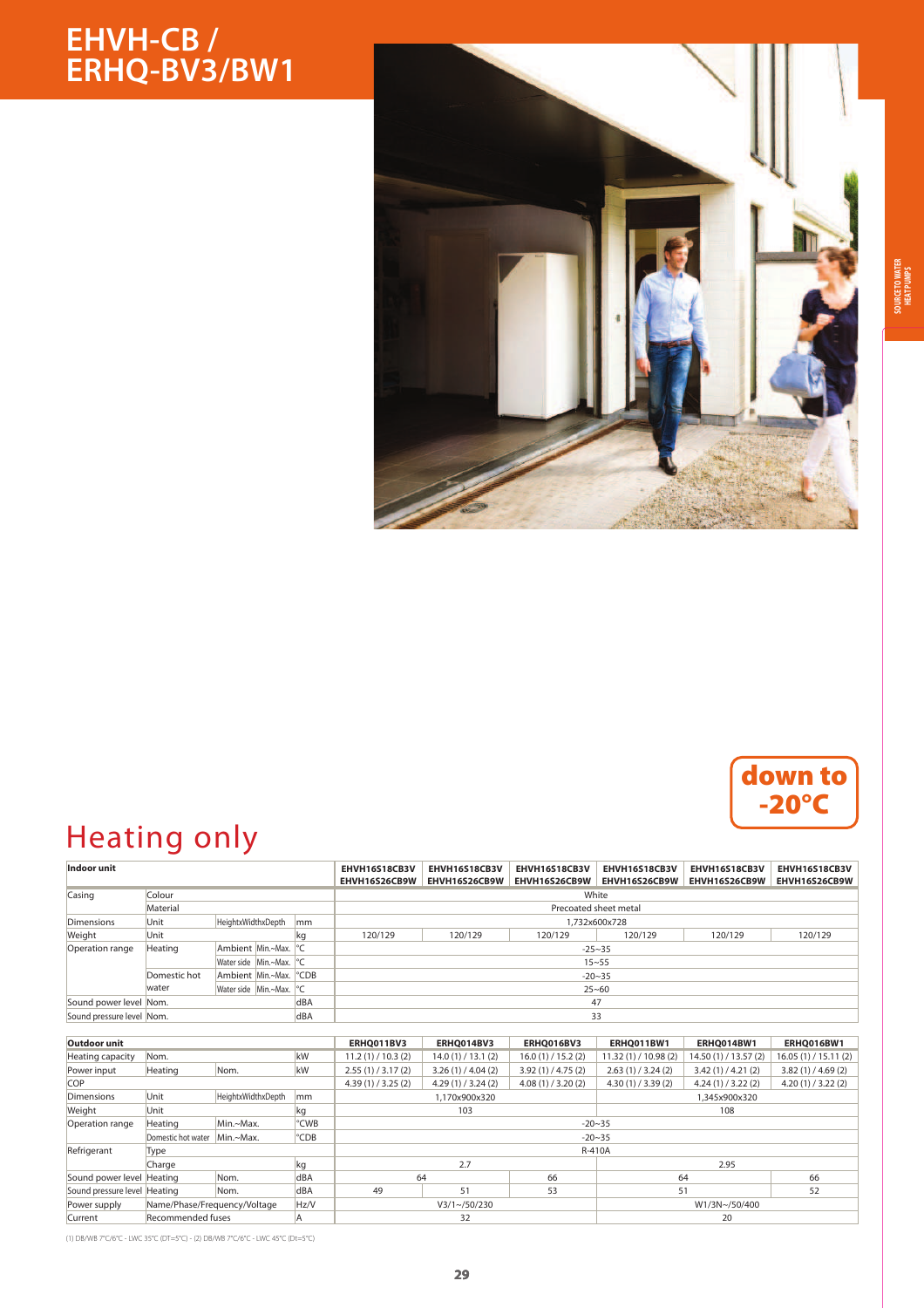# **EHVX-CB / ERLQ-CV3/CW1**







EHVX-CB ERLQ004-008CV3 ER(L/H)Q011-016CV3/BV3

- › Perfect fit for new built as well as for low energy houses
- › Best seasonal efficiencies, providing the highest savings on running costs
- › **Integrated indoor unit:** all-in-one floor standing unit including the domestic hot water tank
- › Energy efficient **heating and cooling** system based on air to water heat pump technology
- › Flexible configuration with respect to heat emitters
- › Outdoor unit extracts heat from the outdoor air, even at -25°C
- Inverter controlled swing compressor



-25°C

# Heating & Cooling

| <b>Indoor unit</b>        |                              |                        |    |                 |                       | EHVX04S18CB3V EHVX08S18CB3V EHVX08S18CB3V EHVX16S18CB3V EHVX16S18CB3V EHVX16S18CB3V EHVX16S18CB3V EHVX16S18CB3V EHVX16S18CB3V |                                     |                                                                                                          |                                                                                                          |                 |               | EHVX08S26CB9W EHVX08S26CB9W EHVX16S26CB9W EHVX16S26CB9W EHVX16S26CB9W EHVX16S26CB9W EHVX16S26CB9W EHVX16S26CB9W |                   |  |  |
|---------------------------|------------------------------|------------------------|----|-----------------|-----------------------|-------------------------------------------------------------------------------------------------------------------------------|-------------------------------------|----------------------------------------------------------------------------------------------------------|----------------------------------------------------------------------------------------------------------|-----------------|---------------|-----------------------------------------------------------------------------------------------------------------|-------------------|--|--|
| Casing                    | Colour                       |                        |    |                 | White                 |                                                                                                                               |                                     |                                                                                                          |                                                                                                          |                 |               |                                                                                                                 |                   |  |  |
|                           | Material                     |                        |    |                 | Precoated sheet metal |                                                                                                                               |                                     |                                                                                                          |                                                                                                          |                 |               |                                                                                                                 |                   |  |  |
| <b>Dimensions</b>         | Unit                         | HeightxWidthxDepth     |    | mm              |                       | 1.732x600x728                                                                                                                 |                                     |                                                                                                          |                                                                                                          |                 |               |                                                                                                                 |                   |  |  |
| Weight                    | Unit                         |                        |    | kg              | 115                   | 117/126                                                                                                                       | 117/126                             | 121/129                                                                                                  | 121/129                                                                                                  | 121/129         | 121/129       | 121/129                                                                                                         | 121/129           |  |  |
| Operation range           | Heating                      | Ambient Min.~Max.      |    | $\circ$ C       | $-25 - 25$            |                                                                                                                               |                                     |                                                                                                          | $-25 - 35$                                                                                               |                 |               | $-25 - 35$                                                                                                      |                   |  |  |
|                           |                              | Water side Min.~Max.   |    | ∣℃              |                       |                                                                                                                               |                                     | $15 - 55$                                                                                                |                                                                                                          |                 |               | $15 - 55$                                                                                                       |                   |  |  |
|                           | Cooling                      | Ambient Min.~Max.      |    | °CDB            |                       | $10 - 43$                                                                                                                     |                                     |                                                                                                          |                                                                                                          |                 | $10 - 46$     |                                                                                                                 |                   |  |  |
|                           |                              | Water side   Min.~Max. |    | ∣℃              |                       |                                                                                                                               |                                     |                                                                                                          | $5 - 22$                                                                                                 |                 |               |                                                                                                                 |                   |  |  |
|                           | Domestic hot                 | Ambient Min.~Max.      |    | °CDB            |                       | $-25 - 35$                                                                                                                    |                                     |                                                                                                          |                                                                                                          |                 | $-20 - 35$    |                                                                                                                 |                   |  |  |
|                           | water                        | Water side   Min.~Max. |    | $\circ$ C       |                       |                                                                                                                               |                                     |                                                                                                          | $25 - 60$                                                                                                |                 |               |                                                                                                                 |                   |  |  |
| Sound power level Nom.    |                              |                        |    | dBA             |                       | 42                                                                                                                            |                                     |                                                                                                          | 47                                                                                                       |                 |               | 47                                                                                                              |                   |  |  |
| Sound pressure level Nom. |                              |                        |    | dBA             |                       | 28                                                                                                                            |                                     |                                                                                                          |                                                                                                          |                 | 33            |                                                                                                                 |                   |  |  |
|                           |                              |                        |    |                 |                       |                                                                                                                               |                                     |                                                                                                          |                                                                                                          |                 |               |                                                                                                                 |                   |  |  |
| <b>Outdoor unit</b>       |                              |                        |    |                 | ERLQ004CV3            | <b>ERLQ006CV3</b>                                                                                                             | <b>ERLQ008CV3</b>                   | ERLQ011CV3                                                                                               | ERLQ014CV3                                                                                               | ERLQ016CV3      |               | ERLQ011CW1   ERLQ014CW1                                                                                         | <b>ERLQ016CW1</b> |  |  |
| <b>Heating capacity</b>   | Min.                         |                        |    | kW              |                       | 1.80(1) / 1.80(2)                                                                                                             |                                     |                                                                                                          |                                                                                                          |                 |               |                                                                                                                 |                   |  |  |
|                           | Nom.                         |                        | kW | 4.40(1)/4.03(2) |                       |                                                                                                                               |                                     | $(6.00(1)/5.67(2)$ 7.40 (1) / 6.89 (2) 11.20 (1) / 10.98 (2) 14.50 (1) / 13.60 (2) 16.00 (1) / 15.20 (2) |                                                                                                          | 11.38           | 14.55         | 16.10                                                                                                           |                   |  |  |
|                           | Max.                         |                        |    | kW              | 5.12(1)/4.90(2)       |                                                                                                                               |                                     |                                                                                                          | 8.35 (1) / 7.95 (2) 10.02 (1) / 9.53 (2) 8.81 (3) / 8.16 (4) 11.65 (3) / 10.96 (4) 12.30 (3) / 11.35 (4) |                 |               |                                                                                                                 |                   |  |  |
| Cooling capacity          | Min.                         |                        | kW | 2.00(1)/2.00(2) | 2.50(1)/2.50(2)       |                                                                                                                               |                                     |                                                                                                          |                                                                                                          |                 |               |                                                                                                                 |                   |  |  |
|                           | Nom.                         |                        | kW | 5.00(1)/4.17(2) |                       |                                                                                                                               |                                     | $6.76(1)/4.84(2)$ 6.86(1)/5.36(2) 15.05(1)/11.72(2) 16.06(1)/12.55(2) 16.76(1)/13.12(2)                  |                                                                                                          | 11.72           | 12.55         | 13.12                                                                                                           |                   |  |  |
| Power input               | Heating                      | Nom.                   |    | kW              | 0.87(1)/1.13(2)       |                                                                                                                               |                                     |                                                                                                          | $1.27(1)/1.59(2)$   $1.66(1)/2.01(2)$   $2.56(1)/3.19(2)$   $3.42(1)/4.13(2)$                            | 3.81(1)/4.66(2) | 2.64          | 3.43                                                                                                            | 3.83              |  |  |
|                           |                              | Max.                   |    | kW              |                       |                                                                                                                               |                                     |                                                                                                          | $3.52(3)/4.14(4)$ 4.95 (3) / 5.66 (4)                                                                    | 5.49(3)/6.34(4) |               | $\bar{\phantom{a}}$                                                                                             |                   |  |  |
|                           | Cooling                      | Nom.                   |    | kW              | 1.48(1) / 1.80(2)     |                                                                                                                               |                                     |                                                                                                          | 1.96 (1) / 2.07 (2) $\mid$ 2.01 (1) / 2.34 (2) $\mid$ 4.53 (1) / 4.31 (2) $\mid$ 5.43 (1) / 5.08 (2)     | 5.16(1)/5.73(2) | 4.31          | 5.09                                                                                                            | 5.74              |  |  |
| COP                       |                              |                        |    | 5.04(1)/3.58(2) |                       | $4.74(1)/3.56(2)$ $4.45(1)/3.42(2)$                                                                                           | 4.38(1)/2.50(3)/<br>3.44(2)/1.97(4) | 4.24(1)/2.35(3)<br>3.29(2) / 1.94(4)                                                                     | 4.20(1)/2.24(3)<br>3.26(2)/1.79(4)                                                                       | 4.31            | 4.24          | 4.20                                                                                                            |                   |  |  |
| EER                       |                              |                        |    |                 | 3.37(1)/2.32(2)       | $3.45(1)/2.34(2)$ 3.42(1)/2.29(2) 3.32(1)/2.72(2) 2.96(1)/2.47(2) 2.72(1)/2.29(2)                                             |                                     |                                                                                                          |                                                                                                          |                 | 2.72          | 2.47                                                                                                            | 2.29              |  |  |
| <b>Dimensions</b>         | Unit                         | HeightxWidthxDepth     |    | mm              | 735x832x307           |                                                                                                                               |                                     |                                                                                                          | 1.345x900x320                                                                                            |                 |               |                                                                                                                 |                   |  |  |
| Weight                    | Unit                         |                        |    | kg              | 54                    |                                                                                                                               | 56                                  |                                                                                                          | 113                                                                                                      |                 | 114           |                                                                                                                 |                   |  |  |
| Operation range           | Heating                      | Min.~Max.              |    | °CWB            |                       | $-25 - 25$                                                                                                                    |                                     |                                                                                                          |                                                                                                          |                 | $-25 - 35$    |                                                                                                                 |                   |  |  |
|                           | Coolina                      | Min.~Max.              |    | °CDB            |                       | $10 - 43$                                                                                                                     |                                     |                                                                                                          |                                                                                                          |                 | $10.0 - 46.0$ |                                                                                                                 |                   |  |  |
|                           | Domestic hot water           | Min.~Max.              |    | °CDB            |                       | $-25 - 35$                                                                                                                    |                                     |                                                                                                          |                                                                                                          |                 | $-20 - 35$    |                                                                                                                 |                   |  |  |
| Refrigerant               | Type                         |                        |    |                 |                       |                                                                                                                               |                                     |                                                                                                          | <b>R-410A</b>                                                                                            |                 |               |                                                                                                                 |                   |  |  |
|                           | Charge                       |                        | kg | 1.45            |                       | 1.60                                                                                                                          |                                     |                                                                                                          |                                                                                                          | 3.4             |               |                                                                                                                 |                   |  |  |
| Sound power level Heating |                              | Nom.                   |    | dBA             |                       | 61                                                                                                                            | 62                                  |                                                                                                          | 64                                                                                                       | 66              |               | 64                                                                                                              | 66                |  |  |
|                           | Cooling                      | Nom.                   |    | dBA             | 63                    |                                                                                                                               |                                     | 64                                                                                                       | 66                                                                                                       | 69              | 64            | 66                                                                                                              | 69                |  |  |
| Sound pressure            | Heating                      | Nom.                   |    | dBA             |                       | 48(3)                                                                                                                         | 49 (3)                              | 51                                                                                                       |                                                                                                          | 52              |               | 51                                                                                                              | 52                |  |  |
| level                     | Cooling                      | Nom.                   |    | dBA             | 48(3)                 | 49(3)                                                                                                                         | 50(3)                               | 50                                                                                                       | 52                                                                                                       | 54              | 50            | 52                                                                                                              | 54                |  |  |
| Power supply              | Name/Phase/Frequency/Voltage |                        |    | Hz/V            |                       |                                                                                                                               |                                     | $V3/1 \sim 50/230$                                                                                       |                                                                                                          |                 | W1/3N~/50/400 |                                                                                                                 |                   |  |  |
| Current                   | <b>Recommended fuses</b>     |                        |    | A               | 20                    |                                                                                                                               |                                     | 40                                                                                                       |                                                                                                          |                 | 20            |                                                                                                                 |                   |  |  |

(1) Condition 1: cooling Ta 35°C - LWE 18°C (DT = 5°C); heating Ta DB/WB 7°C/6°C - LWC 35°C (DT = 5°C) (2) Condition 2: cooling Ta 35°C - LWE 7°C ( DT = 5°C); heating Ta DB/WB 7°C/6°C - LWC 45°C ( DT = 5°C )

(3) Condition 3: heating Ta DB -7°C (RH85%) - LWC 35°C (4) Condition 4: heating Ta DB -7°C (RH85%) - LWC 45°C